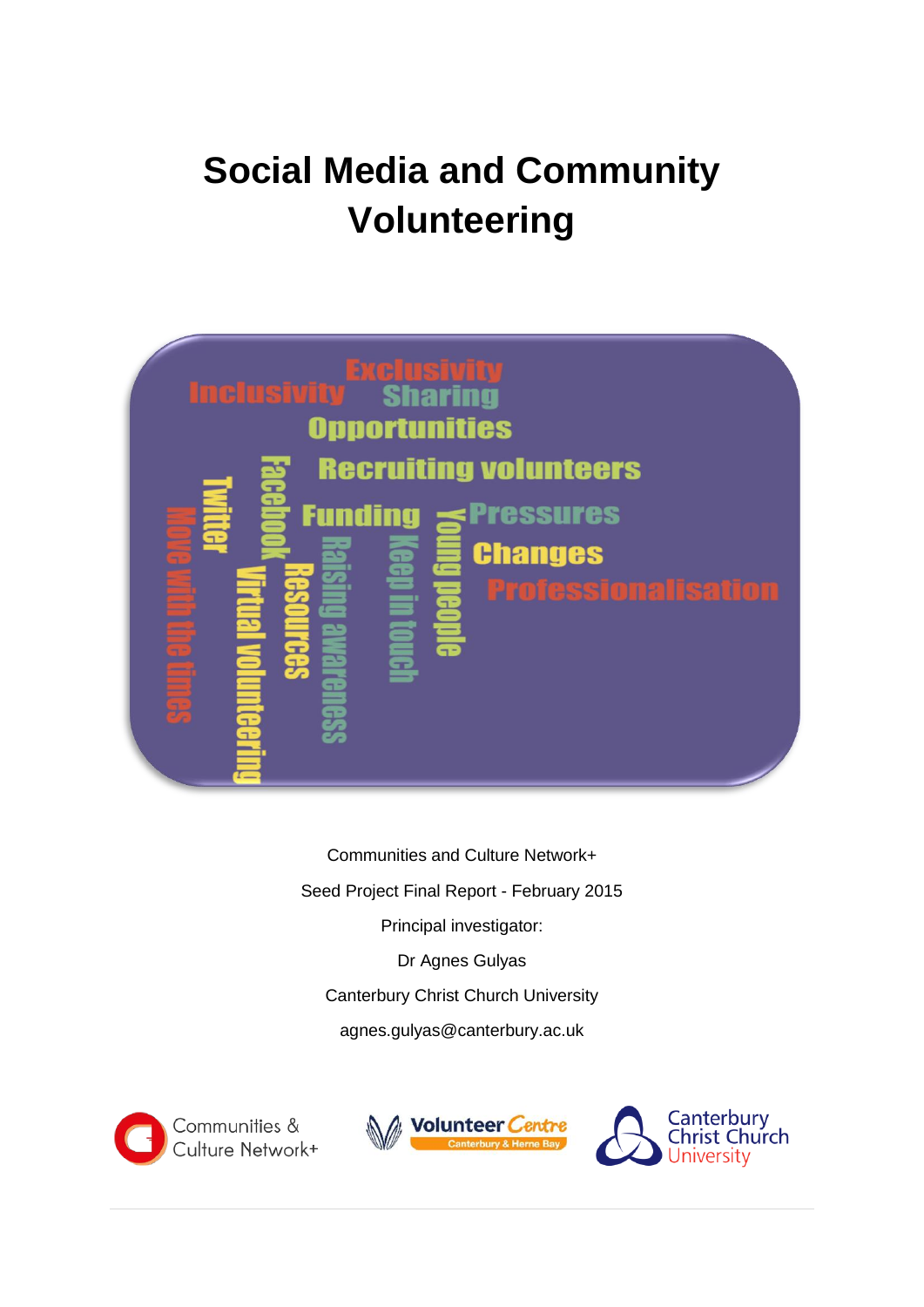| Appendix material continuum contract and the contract of the contract of the contract of the contract of the contract of the contract of the contract of the contract of the contract of the contract of the contract of the c |  |
|--------------------------------------------------------------------------------------------------------------------------------------------------------------------------------------------------------------------------------|--|
|                                                                                                                                                                                                                                |  |

#### **Executive Summary**

This seed project aimed to explore to what extent the transformative potentials of digital technologies, in particular social media, are being realised in relation to community volunteering. The project was funded by the Communities and Culture Network+ and Canterbury and Herne Bay Volunteer Centre was a project partner. The research explored how small non-profit organisations in the case study area of Canterbury district used social media for volunteering as well as how they have adopted the tools in general. The project also examined how audiences interpreted social media content about community volunteering. The following findings emerged from the study:

- Resources, knowledge and perceived limitations are key factors that influence how and to what extent small non-profit organisations adopt social media;
- Volunteering is not a key reason for using social media in small non-profit organisations, and if it is used for that purpose it is mainly seen as a recruitment tool;
- Small non-profit organisations value social media for certain opportunities but they also see it as a source of additional pressure;
- Audiences frame social media content about volunteering as advertisements.

The research contributes to debates on the transformative potentials of social media especially in the context of community engagement and the non-profit sector. It also raises questions about how austerity measures and funding cuts in the third sector shape the adoption of social media in small NPOs.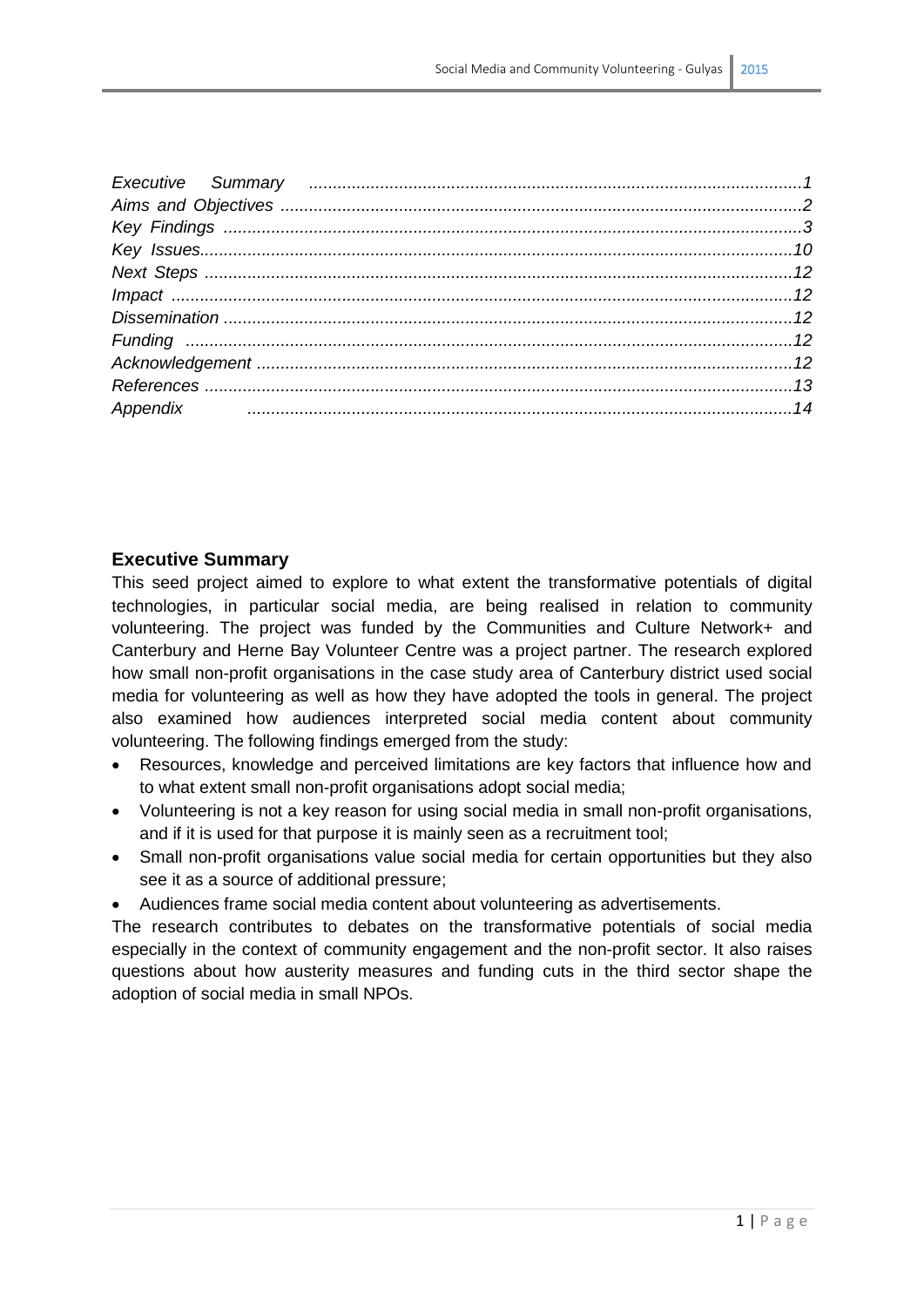### **Aims and Objectives**

The significance of volunteering to communities and individuals has been widely acknowledged (e.g. Hedley et.al. 2005). It is perceived to be important for creating social capital, contributing to community cohesion and fostering community engagement. Social media tools have permeated most aspects of social and cultural life in recent years. These tools, and Web 2.0 in general, enable interactivity, interoperability and collaboration (Mandiberg, 2012) and allow the creation and exchange of user generated content. The underlying logic of such technologies is perceived to be openness and participation. For many they do not merely represent a technological phenomenon but also a cultural one (Jenkins 2006), where audiences are encouraged to participate. There is a growing body of literature which suggests that because of these features social media offers considerable opportunities for the voluntary and community sector (e.g. Kanter and Fine 2010) to enhance engagement and increase sustainability. Recent successes with using social media by large charities, for example the ice bucket challenge, also reinforce ideas that social media promises great potentials in the third sector.

This study sought to examine opportunities offered by social media and the realities of using the tools in the context of small non-profit organisations and community volunteering. The project addressed three aims:

- 1. to analyse audience interpretations of social media practices and content about community volunteering;
- 2. to consider the role of social media in encouraging volunteering and engagement in a community context;
- 3. to explore the value of traditional and non-traditional audience research techniques to the study of social media.

These aims were addressed through a case study analysis of social media use for community volunteering in the Canterbury district, in the south east of England, with Canterbury and Herne Bay Volunteer Centre as project partner. The project applied different research methods. Seven managers of community organisations who used social media were interviewed, as well as two focus groups were carried out with volunteers. The focus groups used both traditional and non-traditional audience research techniques to study audience interpretations of social media practices and content. The interviewed organisations were all small non-profit organisations who used volunteers, but their mission and sources of funding varied. The analysis below also utilised data from a questionnaire survey that was carried out with 53 community organisations in the Canterbury district in the Summer of 2014. The survey was a prelude to this seed project and examined extent and patterns of social media use by small non-profit organisations.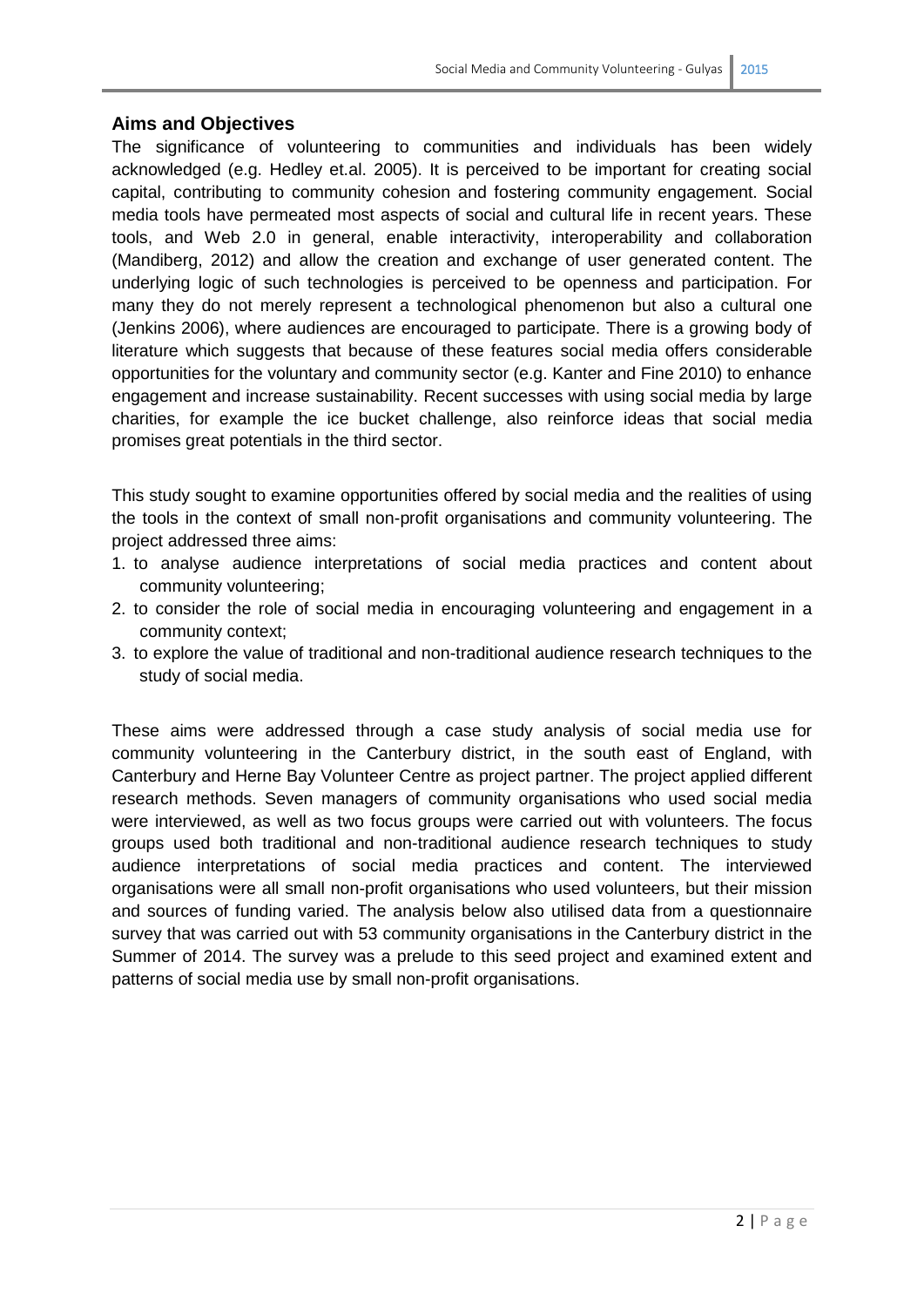## **Key Findings**

To understand social media adoption by small non-profit organisations it is important to consider the wider context and recent trends in the sector. Volunteering is perceived to go through a transformation not just because of technological developments, but as a result of wider societal changes. Levels of volunteering have remained remarkably stable in England over the last ten years with latest figures showing that 44% of adults volunteered formally at least once a year and 29% did so at least once a month (NCVO 2011). However, the average number of hours spent volunteering declined nationally by 30% between 1997 and 2007, and there is further evidence that volunteering is becoming more episodic (NCVO 2011). The nature of volunteering is also changing because motivations for and activities involved in volunteering are shifting. Although volunteering is a complex term that encompasses a wide range of activities and multiple motivations, broadly, three main types of volunteering can be distinguished: altruistic, instrumental and forced (Kelemen and Mangan 2012). "Altruistic volunteering is most closely linked to contributing to the public good. Instrumental volunteering is motivated by self-interest, where the volunteer expects to experience some personal gain. The final category of 'forced' volunteering relates to the recent trend whereby jobseekers are expected to volunteer their labour in order to gain work experience." (Kelemen and Mangan 2012: 4) Instrumental and forced volunteering have received more prominence in recent years, a shift that was noted on in the data collected:

"I do think that people are becoming more 'choosy' about volunteering, and perhaps more aware of what they want to get out of it... The nature of volunteering has become more focused upon what people want to get out of it themselves." (Interview 1)

Not only patterns of volunteering are changing, but the third sector has also been affected by recent austerity measures. Funding cuts have hit hard particularly small community and nonprofit organisations. This has had an impact on to what extent these organisations rely on volunteers and what roles volunteers carry out.

[Small non-profit] "organisations are finding it harder to make ends meet, so they are looking for different ways to their jobs ... this might broaden the scope of what volunteers do." (Interview 1)

"In terms of volunteering, we are in a brand new world. Up to April this year we had a lot more staff, and we had little recourse to volunteers … but we had a big funding cut and lost a lot of paid members of staff so we have had to recruit more volunteers." (Interview 6)

In the context of these wider changes four key findings emerged from the data analysis:

## *1. Resources, knowledge and perceived limitations are key factors that influence how and to what extent small non-profit organisations adopt social media*

"Most volunteer and community organisations are not very social media or web-savvy, they would use traditional means and everything else is secondary." (Interview 1)

Although social media use by small non-profit organisations increased in recent years (Miranda and Steiner 2012), its importance as a communication or organisational tool remain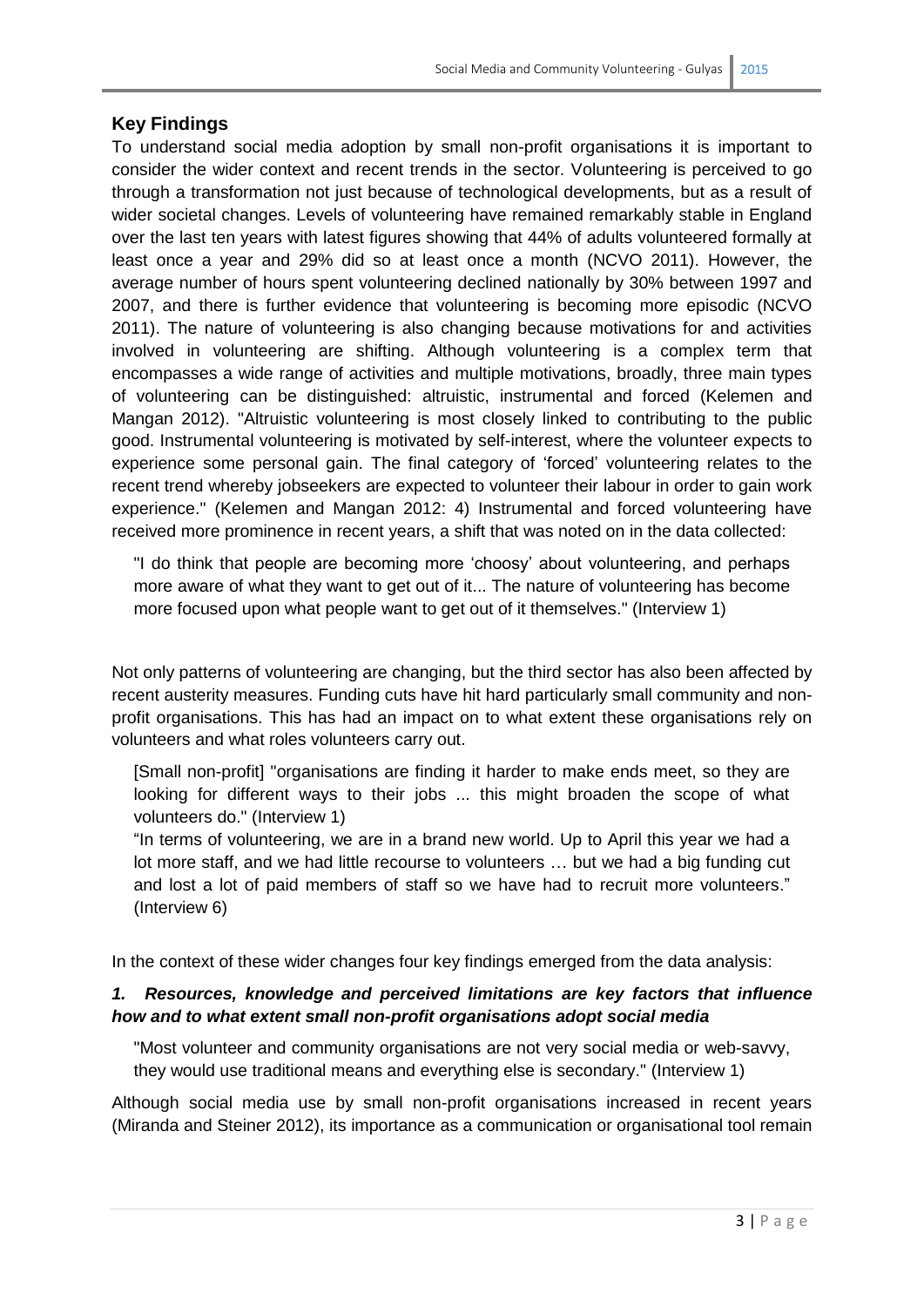less significant compared to other methods. The survey<sup>1</sup> which preluded this project found that among the organisations who responded most had a website and the majority had both a Twitter and a Facebook account (see Figure 3 in Appendix). Other forms of social media were not widely used. Social media is perceived to be more important for external communication rather than internal (see Figure 1 in Appendix). However, emails and face-toface conversations are still seen as more important tools for external communication compared to social media (see Figure 2 in Appendix). These findings suggest that social media is not key tool for most small non-profit organisations and their use is often limited.

"Social media is more in the background rather than the foreground at the moment." (Interview 5)

However, there are significant differences between small non-profit organisations in terms of how they use social media and their views about them. For example, among the organisations in the survey who had a Facebook site, 21% reported that they updated their account daily, 33% weekly and 46% less than weekly (see Figure 4 in Appendix). There were also contrasting views about usefulness of social media. For example, among the survey respondents 30% agreed that social media was extremely useful to organise events, while nearly 20% thought it was of little or no use at all. A similar divided view emerged in relation to social media usefulness for encouraging donations of money or time, with 15% saying that social media was extremely useful for that purpose while 13% thought it was not useful at all (see Figure 6 in Appendix). Social media management was another area where there were significant differences (see Figure 5 in Appendix). In 21% of the organisations in the survey a manager/director was responsible for social media, in 40% it was part of a few employees' responsibilities, while in 26% a volunteer looked after social media activities.

Other studies also found that the majority of small NPOs use social media to a limited extent (Kanter and Fine 2010), especially compared to large international charities, such as Oxfam or WaterAid (Anheier 2014). The reasons for this are multifold, some seeing limited resources and staff base as key causes (Watkins 2013), while others argue that lack of knowledge, small budget and the belief that social media is not a good use of resources are determining factors (Network Technology Community 2010). This study revealed similar factors that influenced how and to what extent small non-profit organisations have adopted social media and identified three key issues: resources, knowledge and perceived limitations of the tools.

Limited resources emerged as a key issue and the small size of the organisations was often seen as a disadvantage:

"You get the big organisations like Macmillan who are very media-savvy. They have lots of different types of advertising for volunteers ... Small organisations suffer from lack of resources, and the problem is that their work has to come first." (Interview 1)

 1 The survey examined extent and patterns of social media use by small non-profit organisations in the Canterbury District. It was carried out in June-July 2014 among member organisations of the Canterbury and Herne Bay volunteer centre. The survey is not representative and as it was an online survey those using the Internet and social media were more likely to respond. However, 53 organisations responded giving a useful insight into social media adoption in the sector.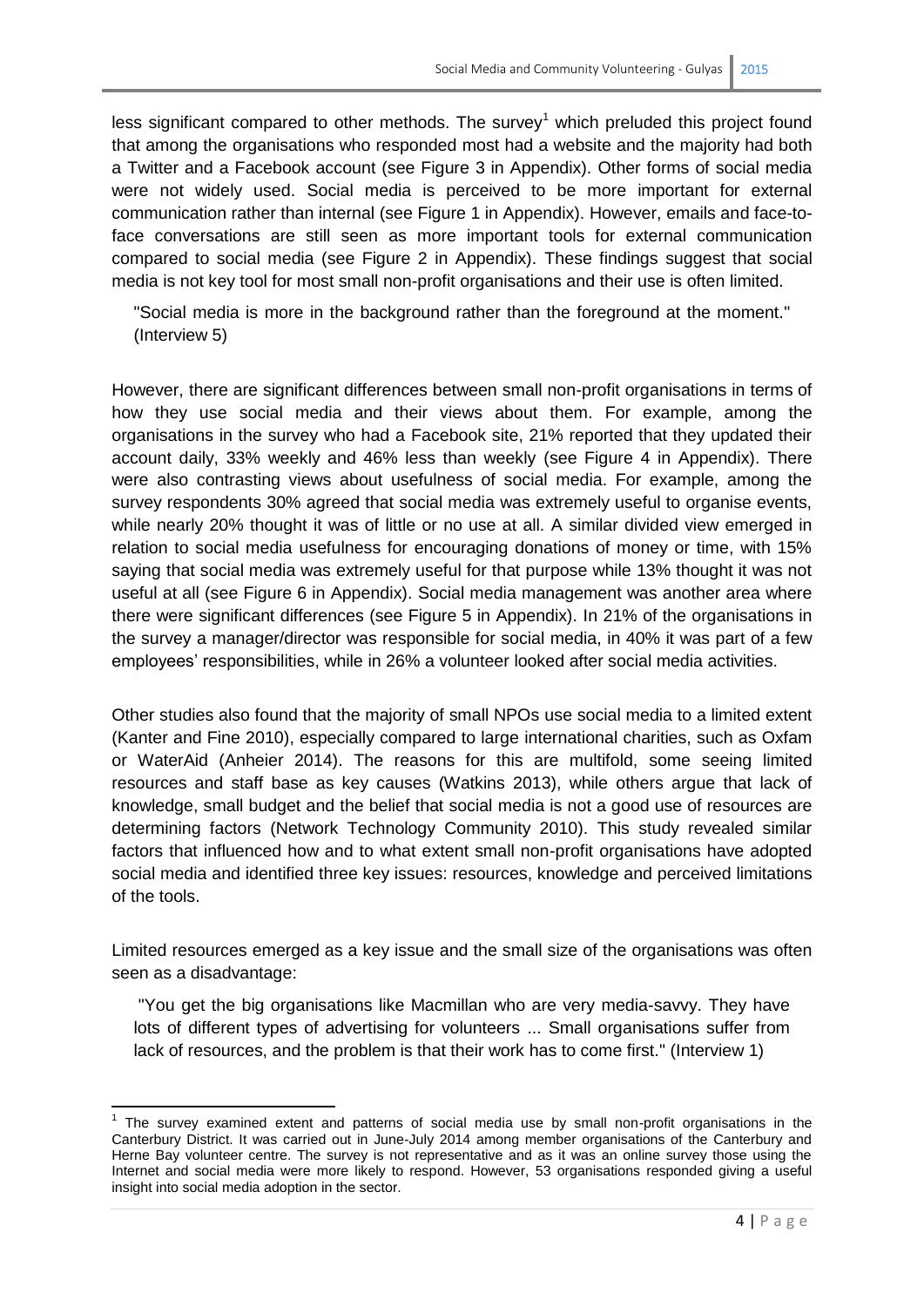"In organisation such as ours, it is a bit of a challenge. We have limited funding and resources." (Interview 3)

"My organisation is quite small, so we are limited in what we can do. Bigger organisations have an established Twitter feed and so on, it means that they can communicate in a fashion that we cannot do." (Interview 6)

Limited resources also mean that some organisations are reliant on volunteers for social media activities and when volunteers are not able to help the activities do not get done.

YouTube "is great for putting up videos, but there were not any made this year, because the guy [who made videos the previous year] didn't come." (Interview 2)

Often social media was introduced in the organisation by one staff who was interested in and had social media skills already:

"Because I have a digital background I thought it was important to move with the times and start to develop [social media] as a communication channel." (Interview 3)

"Previously we had never used any social media, but last year – because it is something that I use a lot  $-1$  encouraged us to get onto that." (Interview 7)

These staff were motivated to use social media, but organisations were over reliant on them which could cause problems.

Knowledge about social media among staff in general could be a barrier and influenced to what extent small NPOs adopted these tools.

"One barrier that I have faced that … we have got a lot of paid staff who are very good at their jobs but do not want to mess about with social media … Nobody was really against it, there was a lack of knowledge." (Interview 2)

However, it was not only knowledge of staff that mattered but that of the audience and the community the organisation worked with too.

"the majority of our audience are not on social media, the communications I am having are with a select few, so it's not everybody. There is a certain age-range who are just not on there ... it's supposed to be inclusive, rather than exclusive." (Interview 2)

Interviewees emphasised limitations of social media that acted as barrier for greater use of the tools in the organisation. These limitations varied depending on the mission of the organisation and the activities involved:

"It's much more effective face-to-face than online, because online you don't get a chance to interact with someone for an hour." (Interview 1)

"It's never going to occupy a central role due to the type of organisation that we are." (Interview 4)

"There is the whole thing about confidentiality and data protection. ... There is a fear of putting people in touch with each other who shouldn't be." (Interview 1)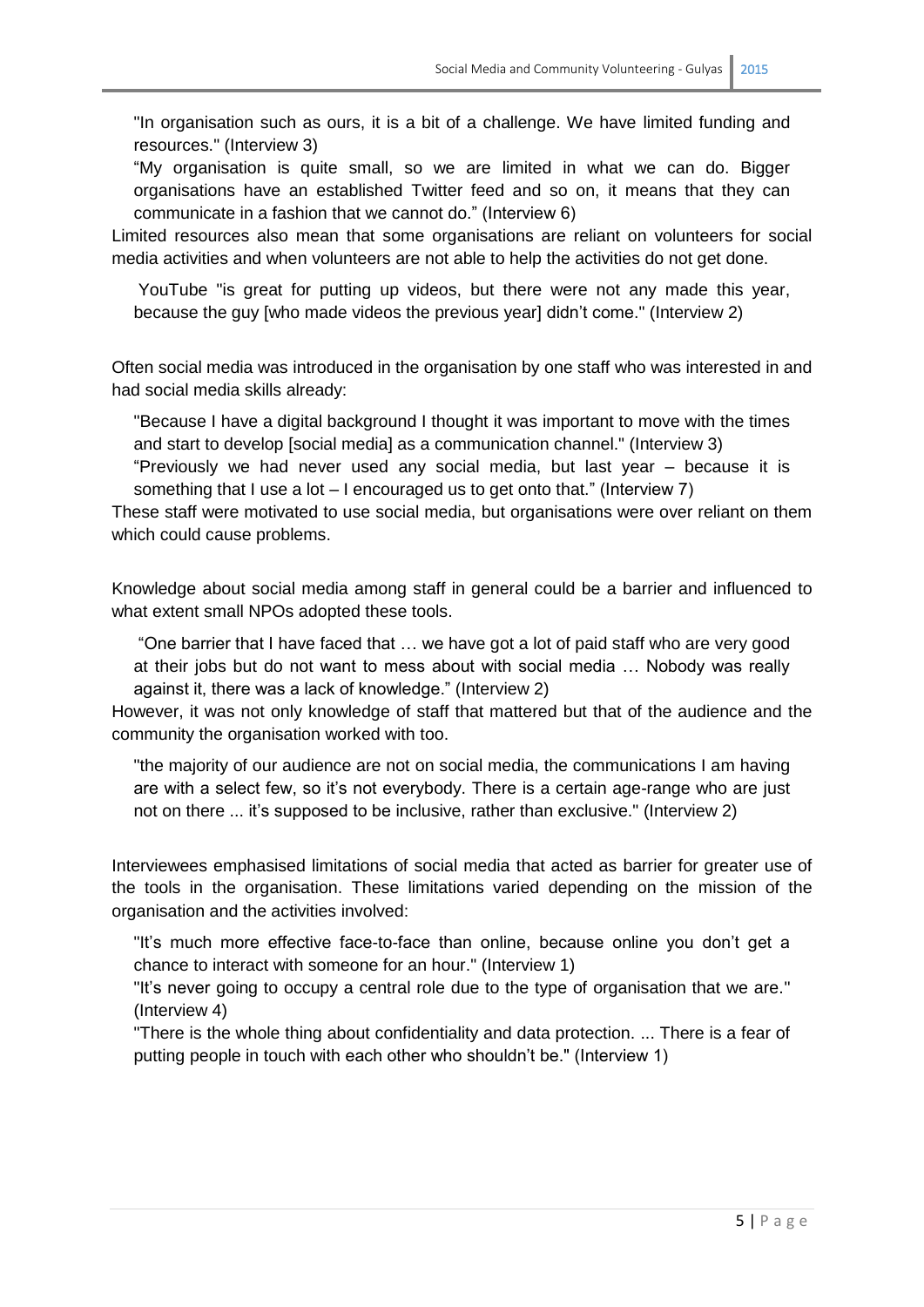**2.** *Volunteering is not a key reason for using social media in small non-profit organisations, and if it is used for that purpose it is mainly seen as a recruitment tool*  Interactivity, collaboration and participation are heralded as key features of social media (e.g. Mandiberg 2012), and indeed reasons for its popularity. However, data in this study suggest that social media in the context of small NPOs is often perceived as a one-way communication tool mainly useful to raise awareness:

"For a small organisation ... it's about telling people about our work ... It helps to raise awareness." (Interview 5)

"Raising awareness, we've been around for a long time and no-one knows about us." (Interview 7)

"Just awareness ... It's an extra presence on top of what [is already there]." (Focus group 1)

In the study's survey improving recognition of the organisation and raising awareness of a core issue were seen as the most important reasons for using social media by small NPOs with over a third of the respondents saying that the tools were extremely useful for those purposes (Figure 6 in Appendix).

Using social media for volunteering was seen as less important (Figure 6 in Appendix), and if it was used for that purpose it was mainly thought of as a potential tool to recruit volunteers.

"If someone was interested in volunteering, I think that they'd do a Google search and visit organisational websites rather than go on social media." (Focus group 1)

"We use it to publicise volunteering opportunities, when we get an opportunity we feed it out through Facebook and Twitter." (Interview 1)

"I've been trying to promote the need for recruiting new volunteers through social media." (Interview 3)

Other potential purposes, such as communication between volunteers or communication between organisation and existing volunteers or communication with former volunteers, were not considered significant neither by the volunteers nor by the organisations.

There was little evidence that social media was a successful tool to recruit volunteers:

"We have a real problem getting volunteers to get back to us. ... It's a one-way dialogue." (Interview 1)

"I don't know if it'll be successful for volunteers." (Interview 7)

"At the moment, the large majority of our followers on Twitter are members of other organisations who do similar work to us. So, we're unlikely to find new volunteers through those sources." (Interview 3)

Traditional methods to recruit volunteers remain dominant for most organisations:

"We put adverts out for volunteers; they go in the ... e-newsletters that people sign up for. Maybe one in the local paper as well. It's not done through social media at the moment." (Interview 2)

However, one organisation used social media more widely for volunteering and for enhancing engagement with volunteers. Importantly though, volunteers in this organisation shared a key characteristic and formed a strong community of their own.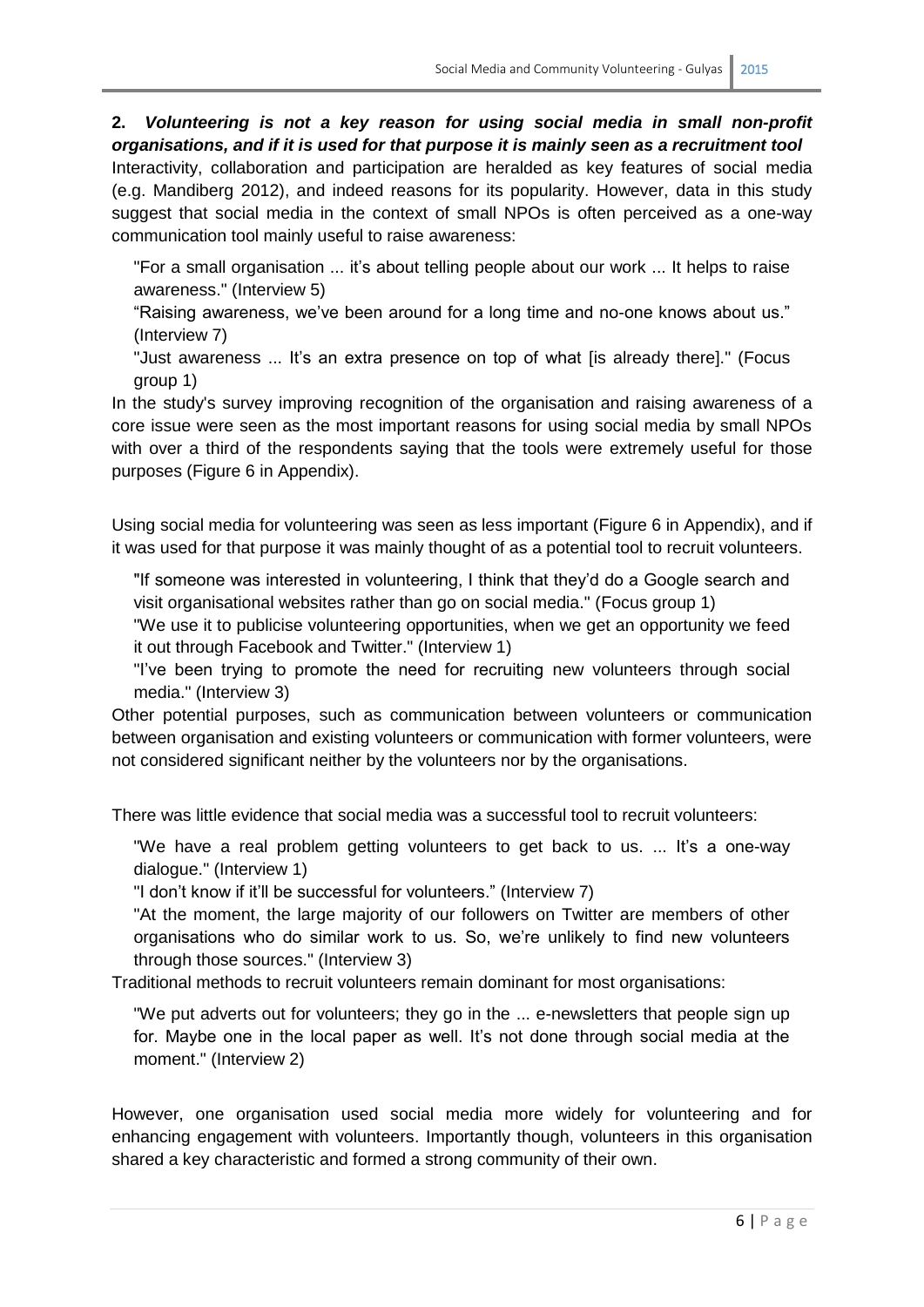Social media has "helped to increase engagement [with volunteers], and it has helped to increase the volunteer hours, but not the initial cold contacts. ... Communication is made easier, and social media helps retain that link [with volunteers]. ... People often use social media to stay in touch. One guy set up his own ... business, and it might be like "I haven't got my van this week", and then he gets one and everyone's like really excited and posting comments ... They do support each other and stay in touch." (Interview 4)

## **3.** *Small non-profit organisations value social media for certain opportunities but they also see it as a source of additional pressure*

Social media was associated with a wide range of opportunities by small NPOs. Most interviewees valued social media particularly for its ability to reach out to young people. This age group was seen as the main users of social media:

"Younger people are much more social media-savvy. ... Younger people are the primary users." (Interview 1)

"Students … are telling us that "I don't use the web, I don't look at emails". There are a few audiences for whom social media is an exclusive platform who can't be communicated with in other ways. This alarms me a bit, but it's a flow that you've got to go with." (Interview 6)

"The fact is that the people who already volunteer with us are retired, and not interested in Twitter or Facebook, the [young] people that we would like to encourage are. ... There is an element that you have to cater for both or you are just going to isolate yourself. For quite a long time we have isolated ourselves, and that is why our volunteers are of a particular age." (Interview 2)

Social media also had other potentials for small NPOs. Some emphasised greater prospects for growing their organisation:

"Spreading the network of what we want to do very cheaply." (Interview 4) Being on a worldwide platform promised endless possibilities for some:

"I like the idea that someone the world over could access something to do with us .... I really like that, it has endless possibilities, it's just that we haven't really tapped into them at all." (Interview 2)

"The information which is stored within the staff and volunteers in [the organisation] is phenomenal. The work they do is tremendous. Sharing that with the world is very important." (Interview 3)

While others highlighted social media's potential role in new forms of volunteering:

"We are at the start of a big shift in the ways to volunteer ... rise of 'virtual volunteering' which gives people the option of doing things not in a physical space ... that's one for the future." (Interview 1)

Another opportunity discussed in the interviews was how social media could help to run the organisation more effectively.

"The great thing about social media is not only that it's free, but it gives you a huge amount of data which you would not usually have. ... We have a lot of data about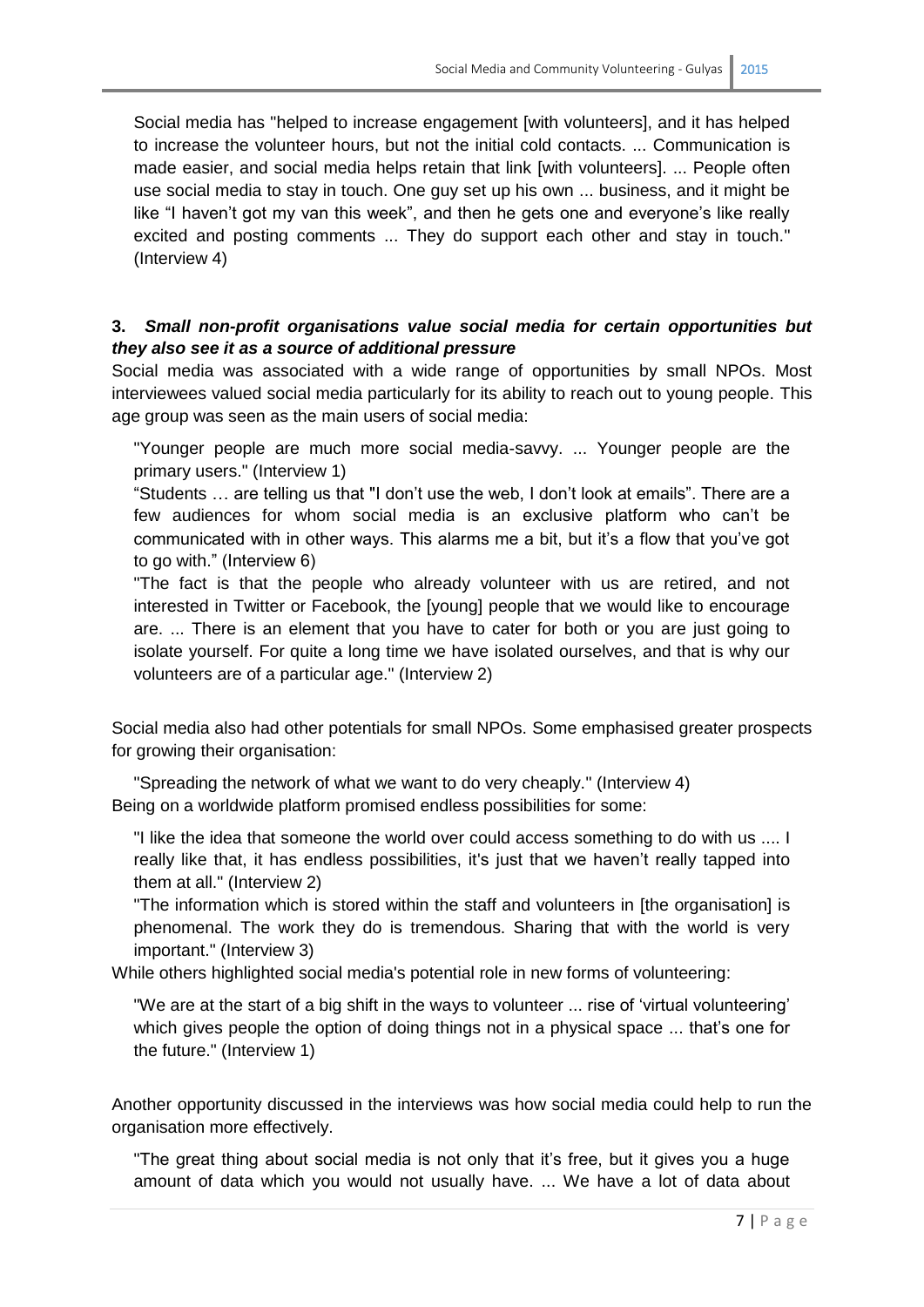people who are interested in us. It's essential in two ways; communicating with people who are interested ... and to ... make sure that [our events] appeal to everybody." (Interview 2)

"We go to a lot of networking events and network with people there, then I make it a mission when I get back to get those people on Twitter. We have had a lot of corporate buy-in from that; I think that is one of the best things I've done. …We've had people after events saying that they didn't get a chance to speak to us, but offering to help out with certain things. ... so it does help from a fund-raising point-of-view." (Interview 7)

Arguably, using social media to enhance effectiveness of the organisation, applying the tools for strategic purposes and adopting techniques from the commercial world fit in with the 'professionalisation' agenda in the third sector. Although 'professionalisation' of the sector has gained more prominence in recent years (Kelemen and Mangan 2012) the trend is not without its critics. The concern is that it undermines traditions of the third sector, a view of which was echoed in some of the interviews:

"You've got to do it [social media] whether you like it or not … you're being dragged into doing it" (Interview 6)

"You can be wasting your time stuck behind a computer screen instead of at the actual point of contact, but that's happening with all organisations." (Interview 5)

Discussions on social media and the third sector tend to focus on the opportunities the tools offer for non-profit organisations (e.g. Guo and Saxton 2014). However, findings of this project suggest that small NPOs use social media not purely because they see opportunities, but because there is increasing pressure on them to use it. In some cases this is an internal pressure:

"Our Board give us targets, tells us that we need to get more [followers on social media]." (Interview 5)

But more often there is a perceived pressure from existing or potential funders. There is some evidence that social media is becoming more important in funding non-profit organisations. For example, Kanter and Fine (2010) found that eight out of ten people were more likely to support an organisation that had a social media presence. Funding is a key concern for small NPOs in the current political environment, thus any perceived pressure related to funding has special significance. Some interviewees found that funding decisions increasingly took into considerations the organisation's social media presence.

"I have certainly had the negative experience of fund-raisers who are looking at your online presence and also looking at your social media presence to see if you are there rather than just sitting in your office not doing much." (Interview 6)

"I think [social media] will get more important [for funding]. ... they keep cutting [our funding] annoyingly. ...We are beginning to look at philanthropy and individual donors, I think that is where Twitter might start being used more. ... the funders mostly follow us ... they can see we have a presence and it's a more immediate." (Interview 5)

There was related pressure on individuals themselves who were running social media activities of small NPOs. Most of the interviewees thought social media use in their organisations created more work for them which they tended to carry out in their own personal time.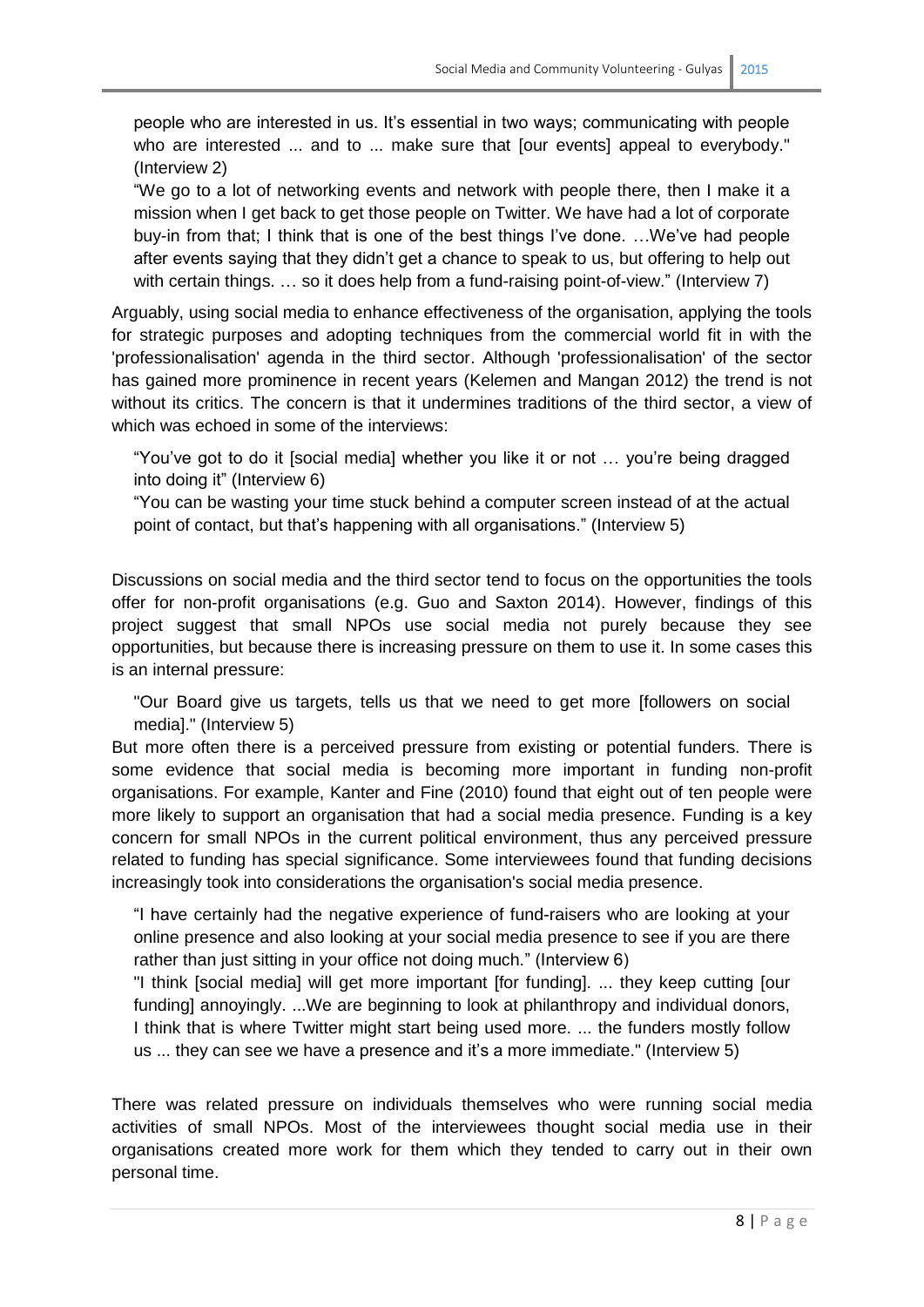"... tend to be me in the evening ... it means more work for individuals" (Interview 4) "Because we are so limited on staff and volunteerings means that it's fallen on my shoulders to look after it all." (Interview 3)

"It's mainly me, because I'm sad. ... doesn't use it because she doesn't know how to tweet, and she hasn't got Facebook at home. .. Manager does it a bit .. But yeah, I'm the one who checks it and re-tweets." (Interview 5)

"We try to use it, well I try to use it because I do it completely … I tend to do the social media in my own time." (Interview 7)

#### **4.** *Audiences frame social media content about volunteering as advertisements*

Volunteers shared similar views about benefits and opportunities of social media for small NPOs and volunteering than those running the organisations, while understandably they had less insight into the issues and pressures associated with using the tools. One of the aims of the project was to explore how volunteers 'read' social media messages about community volunteering. The focus group data revealed that these messages were interpreted by audiences in similar ways as they read 'advertisements'. The language they used, the explanations they provided and the creative ideas they proposed all suggested that they perceived social media messages about community volunteering as a form of advertisement.

The significance of this particular interpretation is that it framed the thinking about what social media is useful for in the context of community volunteering and how best to use it. Notably, type of content, text, techniques and methods of persuasion were factors that were considered when audiences were asked for their interpretation. A key feature that emerged in their reading was the emphasis that was placed on the use of 'images', similarly as if one would be reading advertisements.

[images] "get people looking, grabs their attention. (P1)

Yeah, they're important. (P2)

Probably more than the text. If I see the image, I am more likely to read what it's about. (P1)" (Focus group 1)

"it [image] would engage me because I like the look of the photos. … I would be more inclined towards looking a tweet with a picture … I have a tendency to scroll through, but if there's a picture I go more slowly to see what that picture is of and pay attention." (Focus group 2)

"I scan down Facebook or Twitter so quickly, that it's only video or a picture which captures my attention." (Focus group 1)

Social media content for volunteering was seen as effective if it contained visuals and specific details or call for action. According to participants' interpretation brevity and clarity were key features social media text about volunteering needed to be.

"Has to be succinct, to the point and not overlong." (Focus group 2)

If "it's too much to read, by the time I've got to the bottom of that I've lost interest." (Focus group 2)

Positive messages and using phrases to appeal to particular 'target audience' were also seen as ways to make social media content about volunteering work for volunteers.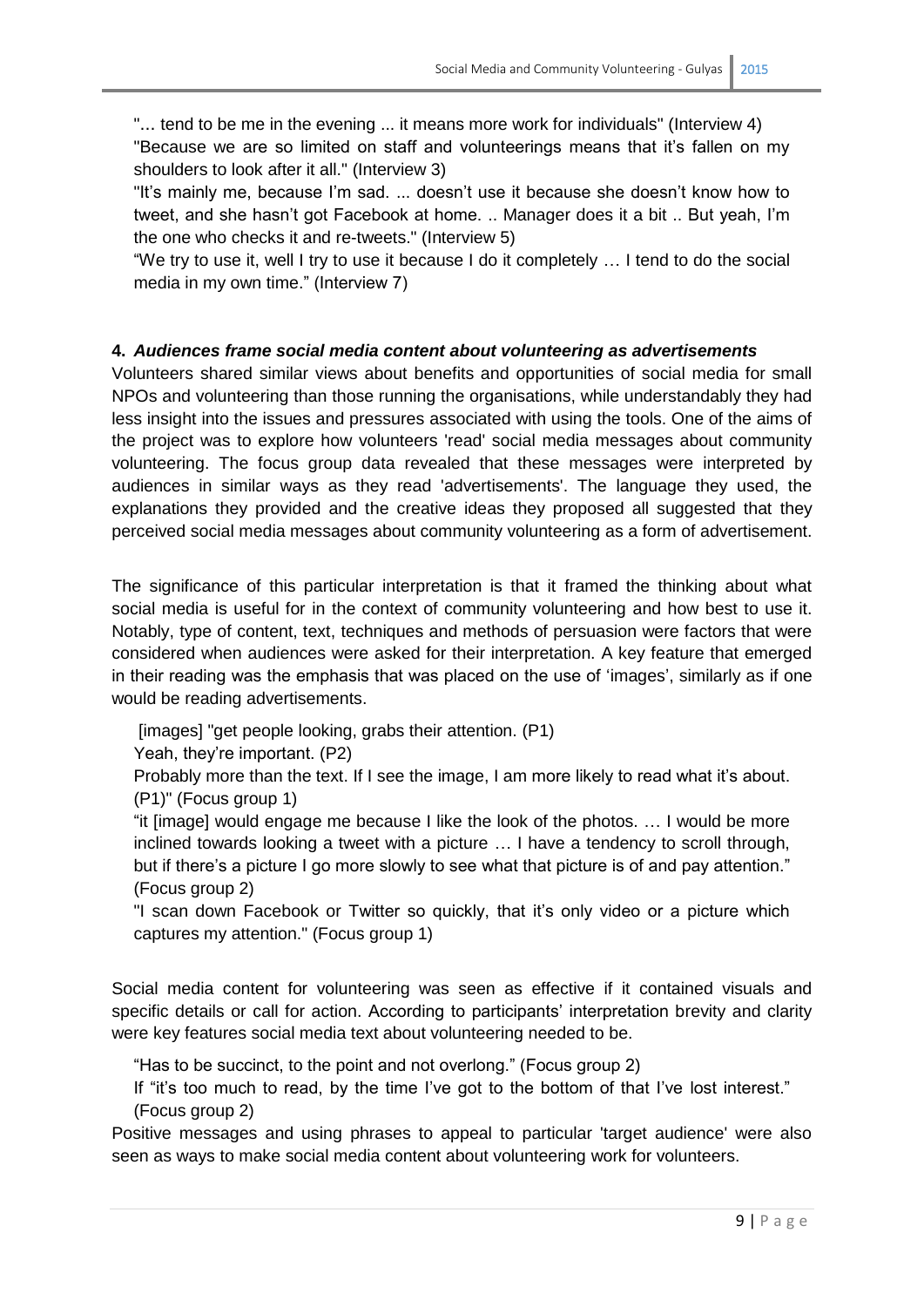"Highlighted words; short and sweet. ... happy." (Focus group 1)

"Slightly bigger font; coloured word or face." (Focus group 1)

"Should be positive statements rather than negative." (Focus group 2)

"Capturing modern phrases too. "Night Owls needed"; that would capture my attention if I was a night owl." (Focus group 1)

"... the hashtag ... [to] look quite upbeat and fun" (Focus group 2)

However, there was also some evidence of critical reading of social media content.

"I'm probably different … I don't want to be told that I'm going to have fun" [in social media postings about volunteering opportunities] (Focus group 2)

"There doesn't always have to be a positive image, sometimes you can have shocking pictures ... sometimes the harsh reality is important." (Focus group 2)

Nevertheless, the discussion around social media content about volunteering was framed in general like it was an advertising text and the focus was often how to make messages more 'effective'.

There are different reasons why this particular type of interpretation prevailed among audiences in the focus groups. One reason links to the second finding of this study that social media was not seen as key to use in community volunteering and participants did not have a lot of experience using the tools for that purpose. Additionally, if small NPOs did use social media for volunteering they mainly used it as a recruitment tool. Pushing out messages about volunteering opportunities was then read as a type of advertisement. A further possible reason is that organisational use of social media in general is often associated with a commercial context, because social media companies are themselves commercial and because business entities dominate the social media environment in terms of organisations. This impacts on how audiences read and contextualise messages from any organisation on these platforms. The latent presence of the commercial world was evident even on the social media pages of small NPOs:

"I've noticed that there are a lot of people who follow you so that they can get some marketing out or appeal to your audience. I had a look yesterday and there were three new followers, one was PR, one was marketing, and another was to do with a product from .... It's not just the lady next door that wants to follow you." (Interview 2)

#### **Key Issues**

Two key issues emerge from the findings of this project. These are tentative as the study was a small-scale seed project and its samples were not representative. The first issue is concerned with the transformative potentials of digital technologies, in particular social media. Discourse on social media adoption in the third sector is dominated by a technological determinist approach. The focus is often on the opportunities the tools offer for non-profit organisations (Kanter and Fine 2010) and on the interactivity potentials (Mandiberg 2012) that can herald a cultural shift (Jenkins 2006) in how organisations work. Findings of this study suggest that there are opportunities for using social media for community volunteering. There were a few examples of enhanced engagement with stakeholders and increased interactivity with specific groups. However, overall findings suggest that social media has not been transformative among small NPOs and the opportunities have only been realised to a limited extent.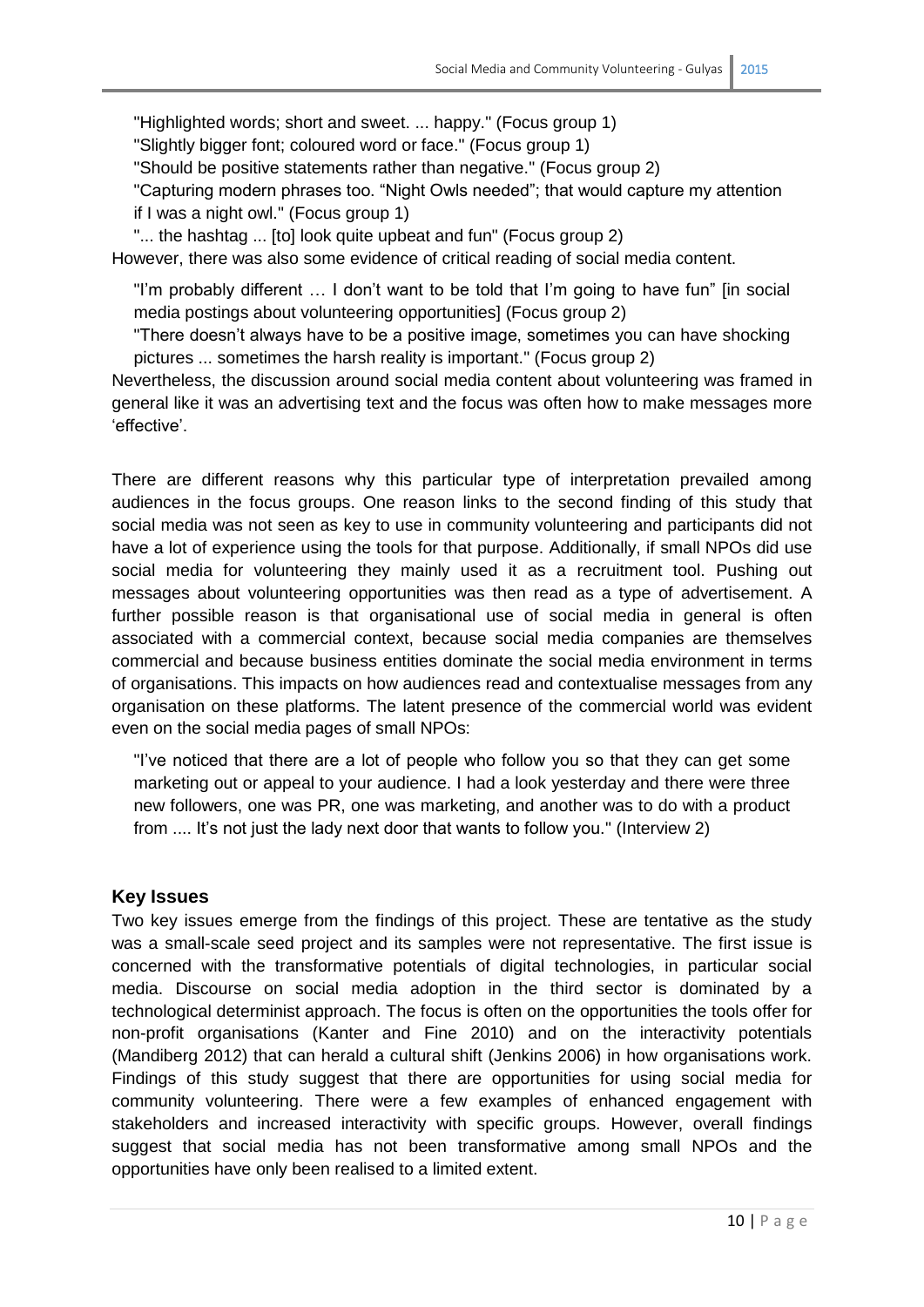Contemporary realities of the sector, in particular tensions around sustainability and funding, as well as issues around resources, knowledge and perceived limitations of the tools have acted as barriers for greater use of social media and realisation of the transformative potential. Management and organisation of volunteering in a community context are still mostly thought of and practiced in a non-digital fashion. An important finding of the study is that small NPOs do not just engage with social media because of perceived opportunities and benefits, but also because there is some pressure on them to use it, for example in the context of funding. This is significant because how social media is embedded in these organisations then is driven partly by external agendas. Social media can also be seen as a tool used for greater professionalisation in the sector. There was evidence in the study where the tools were applied to 'manage things better' and make the organisation more 'effective'. While there were clearly organisational benefits as a result, there were also concerns about the impact of professionalisation on the fabric of the voluntary sector. This image of social media as a 'managerial', 'professional' tool sits uneasy with the idealistic views that emphasise the tools' potential for democratisation, openness, interactivity and community enhancement. This apparent contradiction needs further investigation.

The second issue emerging from the project is concerned with research methods. Research on social media has mainly focused on content and especially quantitative analysis of 'big data', while audience research has lagged behind. One of the aims of the study was to analyse audience interpretations of social media practices and content about community volunteering to gain a better understanding about how audiences 'read' these texts. The project also aimed to explore the value of traditional and non-traditional audience research techniques to the study of social media through applying both types of methods in the data collection. The impetus for non-traditional 'creative' media research methods, which have gained popularity in audience research during the last decade, came "from qualitative researchers seeking to move beyond what were seen as the limitations of talk-based methods such as interviews and focus groups" (Buckingham 2009: 2).

The application of non-traditional audience research techniques resulted in limited data both in scope and in extent and as a result the value of this method could not fully be explored. Participants did not engage meaningfully with that part of the data collection, although provided valuable insights through traditional research methods. A possible reason for this is that audiences had limited engagement with social media for community volunteering which then restricted the extent to which they were able to engage with the topic creatively. Another possible reason is that audiences framed social media content about volunteering as advertisements which then shaped thinking about the subject. It would be useful to explore the value of non-traditional research techniques in further studies that may address the limitations of this project.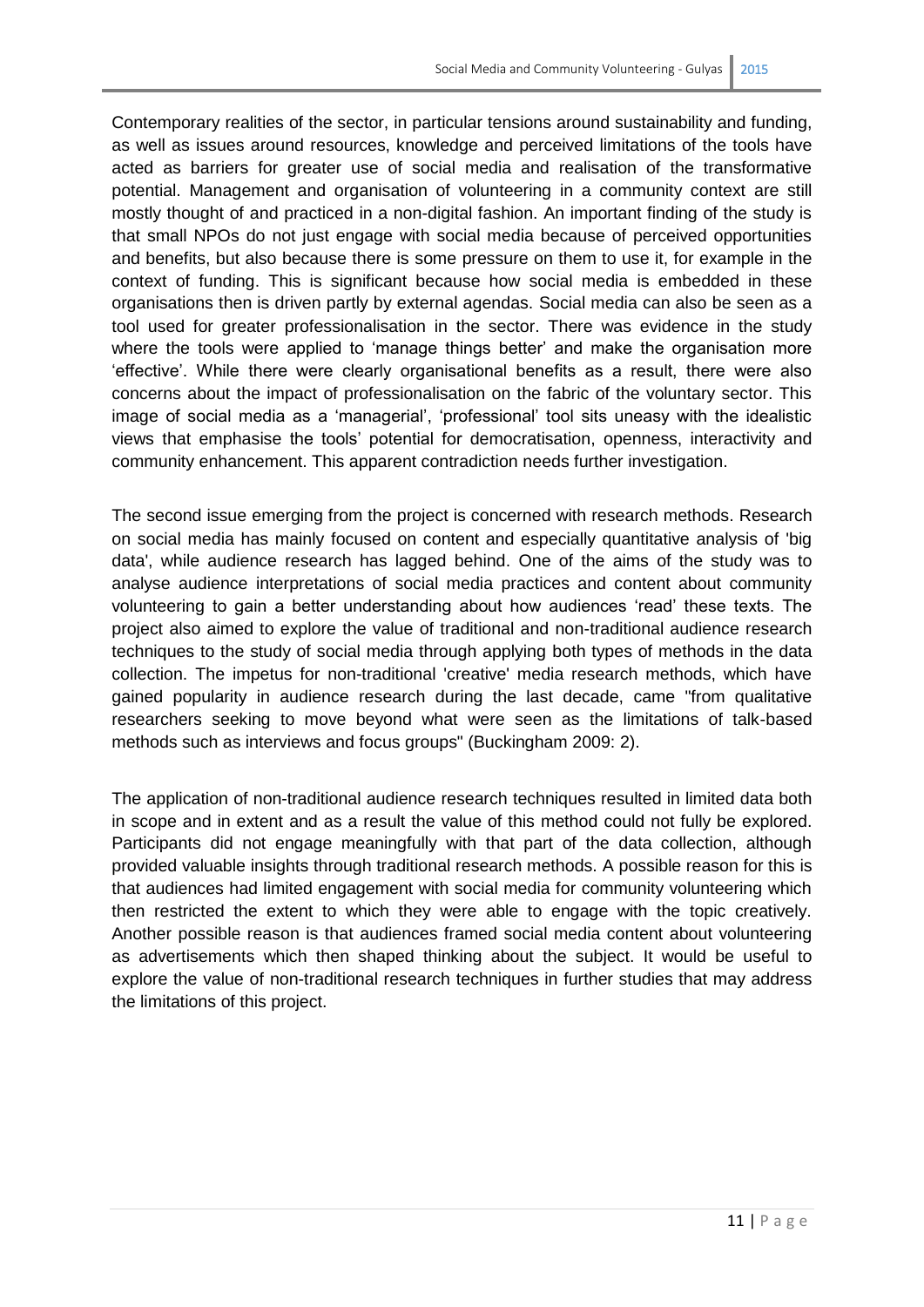#### **Next Steps**

This seed project has provided some useful insights about an under-researched subject area and has also raised questions for future studies. A number of participating organisations expressed interest for follow up research and to explore in more detail the transformative potentials of social media in relation to community volunteering. Thus, a further research project is being devised by the PI with the collaboration of community partners. It is envisaged that a wider range of stakeholders will be involved in this larger study.

#### **Impact**

Impact has been limited so far as this has been a short seed project that has just finished. It is expected that impact from the study will ensue as results are disseminated during 2015 and a follow-up project is developed. There are also plans to develop knowledge exchange activities linked to some of the findings under the umbrella of the newly established Centre for Research on Communities and Cultures at the School of Media, Art and Design, Canterbury Christ Church University.

#### **Dissemination**

Research outputs for academic audiences include a journal article for *Voluntas: International Journal of Voluntary & Nonprofit Organizations,* a peer-reviewed journal. The findings are currently being written up for this article and will also be presented at a relevant academic conference (e.g. MeCCSA 2016). Findings will also be disseminated to non-academic audiences. An infographic is currently being designed by the PI which will be distributed on appropriate platforms. It is also planned that the PI will write a contribution about the study for relevant newsletters used by small NPOs.

#### **Funding**

The PI will be working on a larger project bid with potential partners. The PI is also planning to develop a knowledge exchange bid which will aim to explore and address some of the knowledge and skills issues in small NPOs regarding social media that emerged as barriers to using social media for community volunteering.

#### **Acknowledgement**

I would like to thank the volunteers and voluntary organisations who participated in the study. Their views and insights were invaluable. Also, many thanks to Alex Krutnik at Canterbury and Herne Bay Volunteer Centre for his help and support.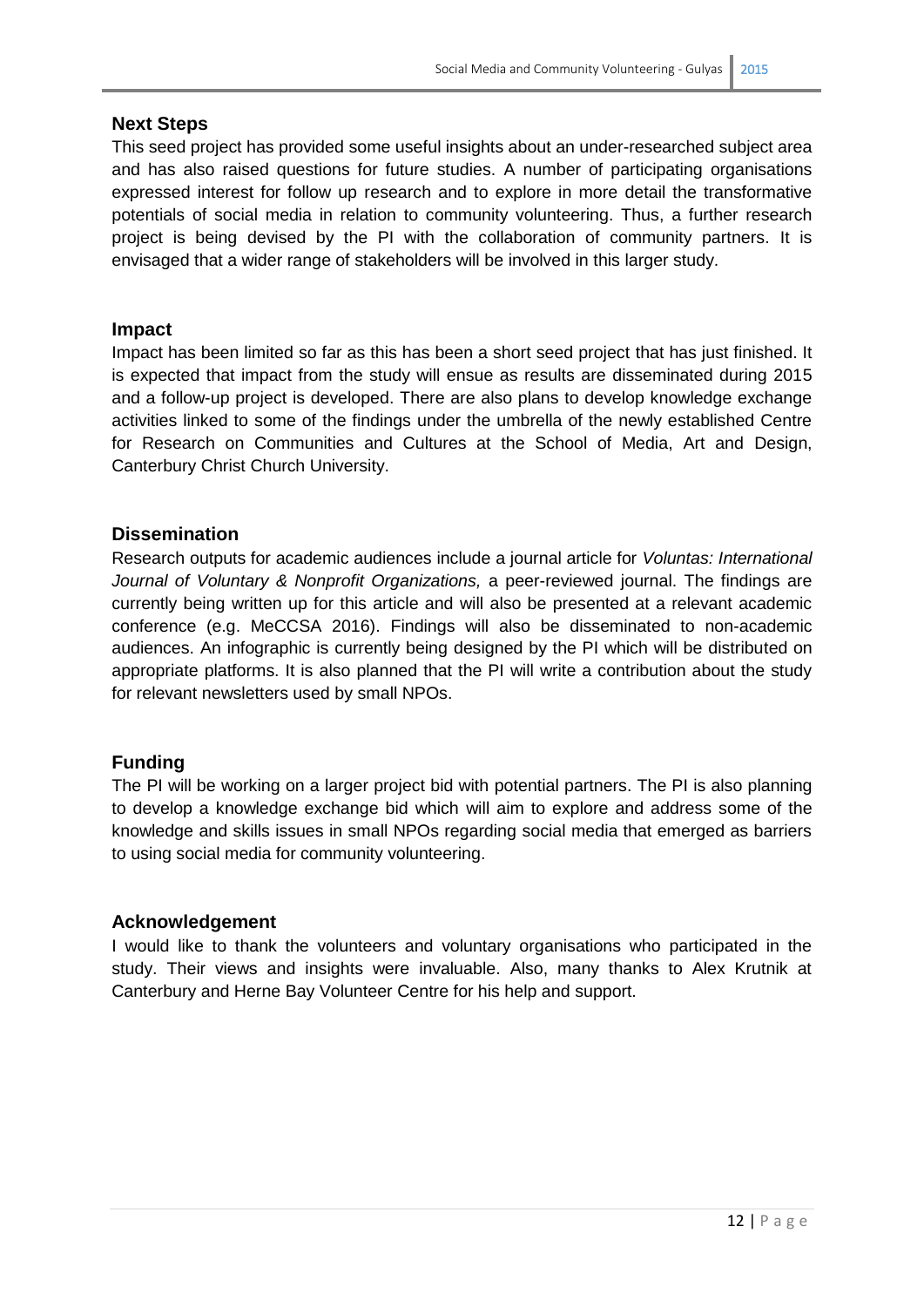#### **References**

- Anheier, H. 2014. *Nonprofit Organisations: Theory, Management, Policy*, New Jersey: Routledge.
- Buckingham, D. 2009. ''Creative' visual methods in media research: possibilities, problems and proposals' in: *Media, Culture and Society*, 31(4), pp 633-659.
- Carpenter, S. 2010. 'A Study of Content Diversity in Online Citizen Journalism and Online Newspaper Articles' in: *New Media and Society*, OnlineFirst (February 9), pp.1-21.
- CHBVC (2014) *CHBVC Volunteering Opportunities An Overview 2010 - 2014*, Canterbury and Herne Bay Volunteer Centre.
- Evans, K. 2011. ''Big Society' in the UK: a Policy Review' in: *Children & Society*, 25(2), pp 164-171.

Funchs, C. 2014. *Social Media: A Critical Introduction*, London: Sage.

- Guo, G. and G. Saxton. 2014. 'Tweeting Social Change: How Social Media Are Changing Nonprofit Advocacy' in: *Nonprofit and Voluntary Sector Quarterly*, 43(1), pp 57-79.
- Jenkins, H. 2006. *Convergence Culture: Where Old and New Media Collide*, New York: New York University Press.
- Hedley, R., C. Rochester and J.D. Smith. 2005. *Introduction to the Voluntary Sector*, London: Routledge.
- Kanter, B. and A. Fine. 2010. *The Networked NonProfit*, San Francisco: John Wiley & Sons.
- Kaplan, A and Haenlein, M. 2010. 'Users of the World, Unite! The Challenges and Opportunities of Social Media' in: *Business Horizons*, 53(1), pp 59-68.
- Kelemen, M. And A. Mangan. 2012. *Exploring Personal Communities*, *A Review of Volunteering Processes*, Connected Communities, available at: www.connectedcommunities.ac.uk

Mandiberg, M. 2012. *The Social Media Reader*, London: New York University Press.

- Miranda, A. and A. Steiner. 2012. *About that First* Tweet, Social Misfits Media and Unity Trust Bank.
- Network Technology Community. 2010. *Non-profit social network benchmark report*, available at: http://www.nonprofitsocialnetworksurvey.com/
- Watkins, T. 2013. *Smart Fundraising: A Guide to Fundraising for Small Charities and Community Groups,* London: Waye Forward Ltd.
- Wirgau, J., K. Farley and C. Jensen. 2010. 'Is business discourse colonizing philanthropy? A critical discourse analysis of (PRODUCT) RED', in: *Voluntas: International Journal of Voluntary & Nonprofit Organizations*, 21(4), pp 611-630.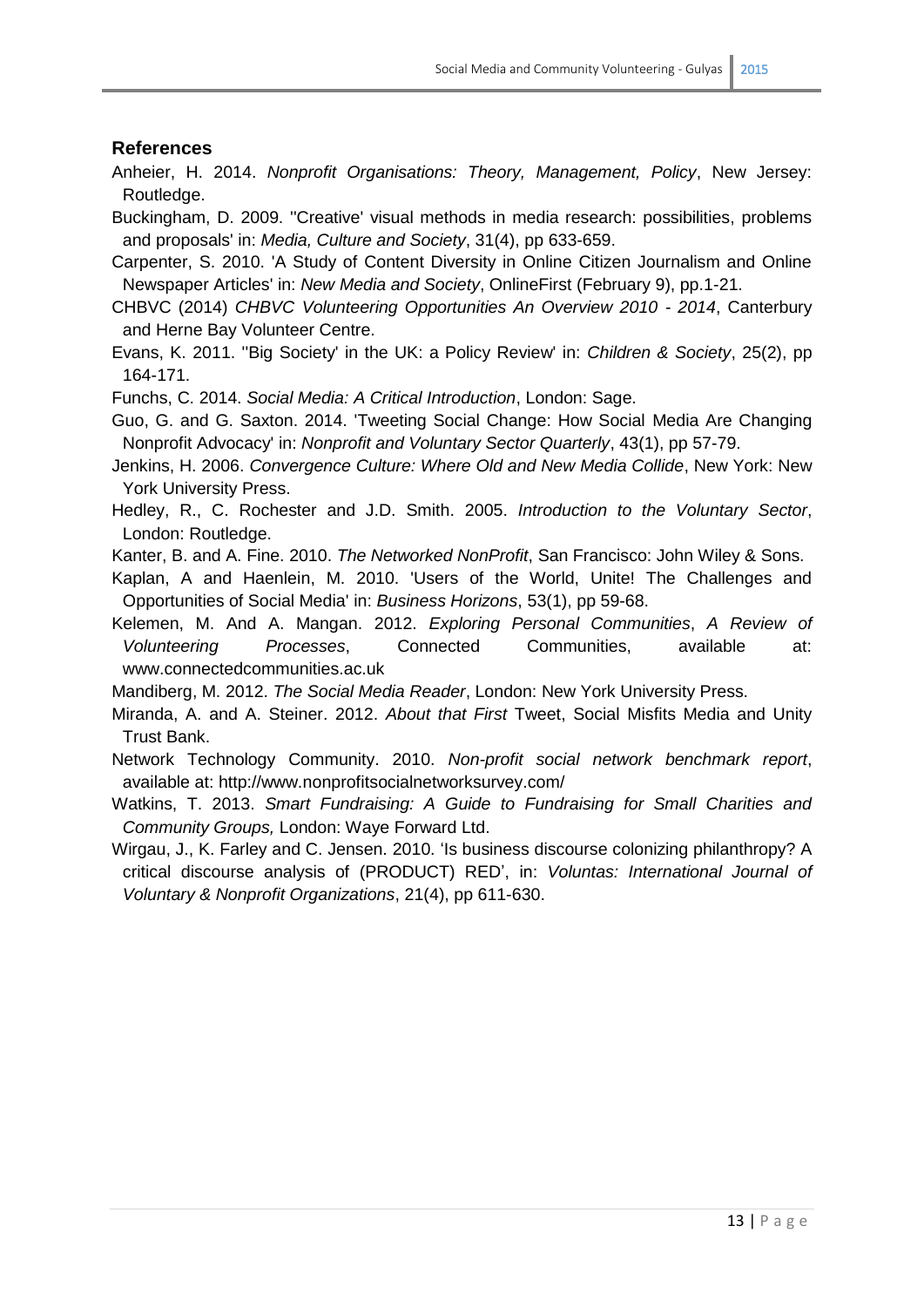**Appendix: Survey data on social media adoption by small NPOs in the Canterbury district**

**Figure 1 - Perceived importance of social media in internal and external communication in small NPOs (%)**





**Figure 2 - Perceived importance of tools in external communication in small NPOs (%)**

 $\blacksquare$  Very important  $\blacksquare$  Important  $\blacksquare$  Moderately important  $\blacksquare$  Of little importance  $\blacksquare$  Unimportant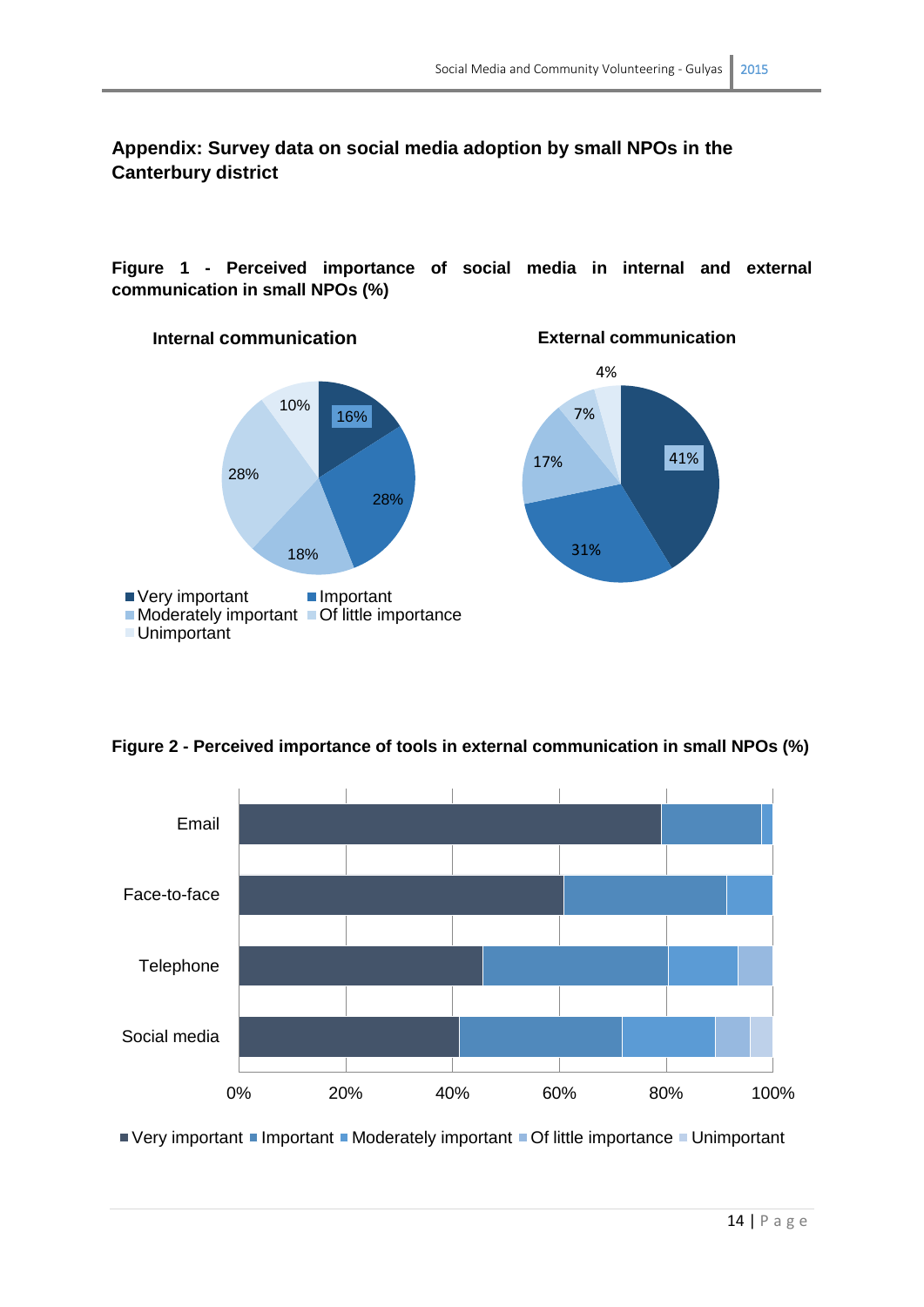

**Figure 3 - Online presence of small NPOs (%)**

**Figure 4 - Frequency of updating social media accounts by small NPOs (%)**